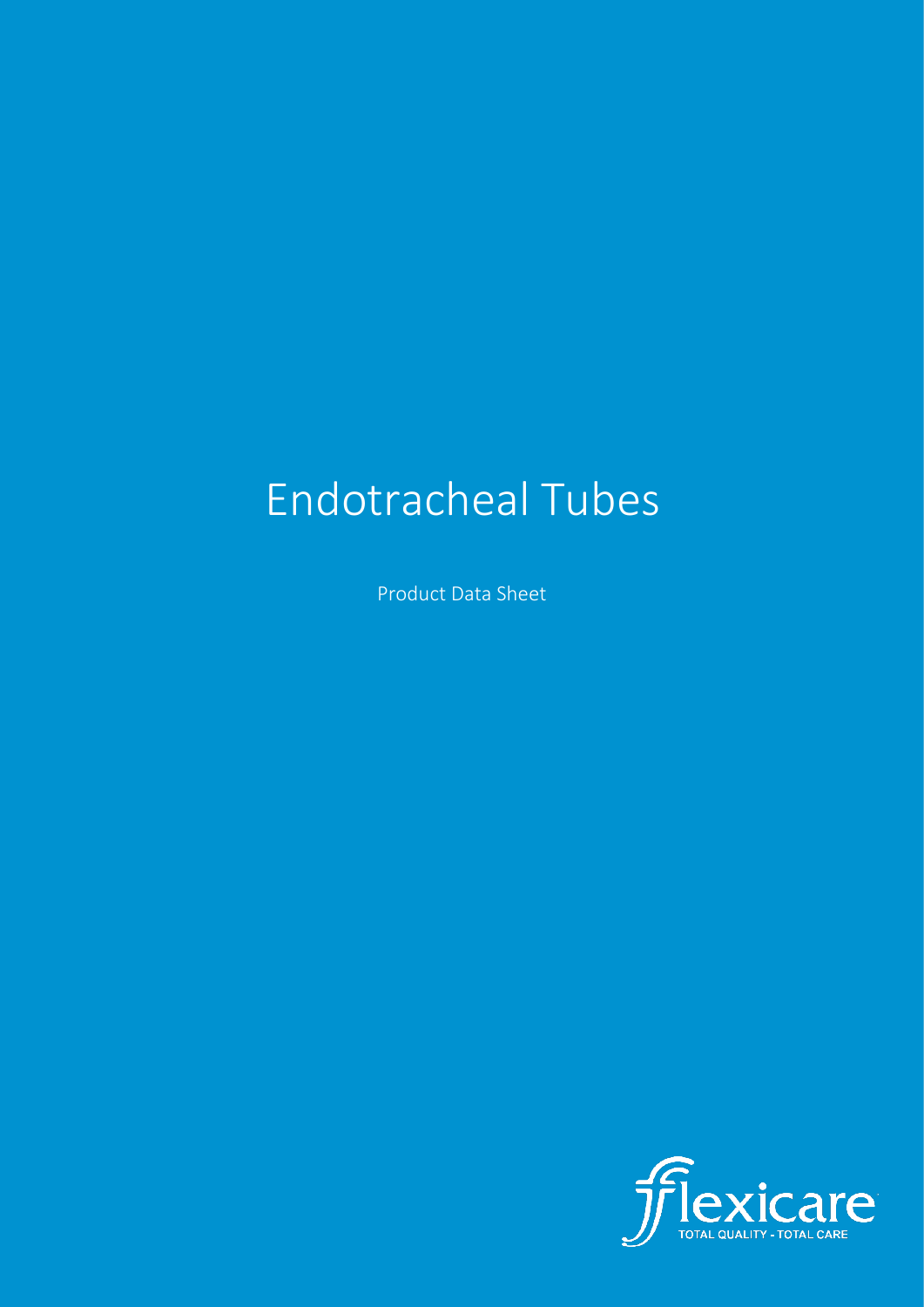# **PRODUCT: Endotracheal Tubes**



# **DESCRIPTION / FUNCTION**

Flexicare Medical's single use endotracheal tube consists of a clear flexible insertion tube marked with printed insertion depth indicators, radio opaque X-ray line and rigid ISO 5356- 1:2004 compliant 15mm male connector. When inserted, the 15mm male conical connector of the ET tube is connected to a breathing system which delivers gases to the patient from a ventilator or anaesthetic machine.

Variants of Flexicare Medical's ET tube range include inflatable cuffs to create a seal within the trachea, plain tubes, reinforced insertion tubes and tubes pre-fitted with a stylet to aid insertion. Flexicare Medical's ET tubes are supplied in a sterile state using Ethylene Oxide gas sterilisation.

# **Plain Tubes (without cuff)**

To ensure patient safety and comfort, the comprehensive range of Plain ET Tubes includes three pre-formed shapes, a reinforced option, and oral/nasal tubes with a pre-fitted stylet. Particularly suitable for paediatric patients, the smaller diameter tubes feature an orientation guide to indicate the position of the Murphy Eye and tube tip, and distance markers beginning close to the tip. All sizes have clear positioning guides and depth markers clearly printed on the kink resistant tubing for easy and accurate identification of tube placement.

#### **Standard Cuffed Tubes**

Available in a choice of three preformed shapes, the Standard Range ET Tubes feature a cuff size and shape that provides a secure seal, making them ideal for maintenance of an open airway in emergency situations and for short-term intubation. The slim-line cuff shape facilitates quick and easy intubation, the double line depth guide clearly printed on the kink resistant tubing indicates safe and accurate cuff placement below vocal cords, while the pilot balloon provides tactile feedback on cuff inflation and identifies the tube Inner Diameter in mm.

### **VentiSeal™ Cuffed Tubes (High Volume Low Pressure)**

The comprehensive range of VentiSeal™ ET tubes offers four pre-formed shapes, a reinforced option, and oral/nasal tubes with a pre-fitted stylet. Offering all the user-friendly and patient safety features of the Standard Cuff, VentiSeal's™ High Volume Low Pressure Cuff distributes the pressure over a larger surface area, minimising the risk of tracheal wall necrosis. The thin ultra-smooth cuff wall conforms to the tracheal contours, without creases or folds, to provide an effective seal.

#### **WARNINGS**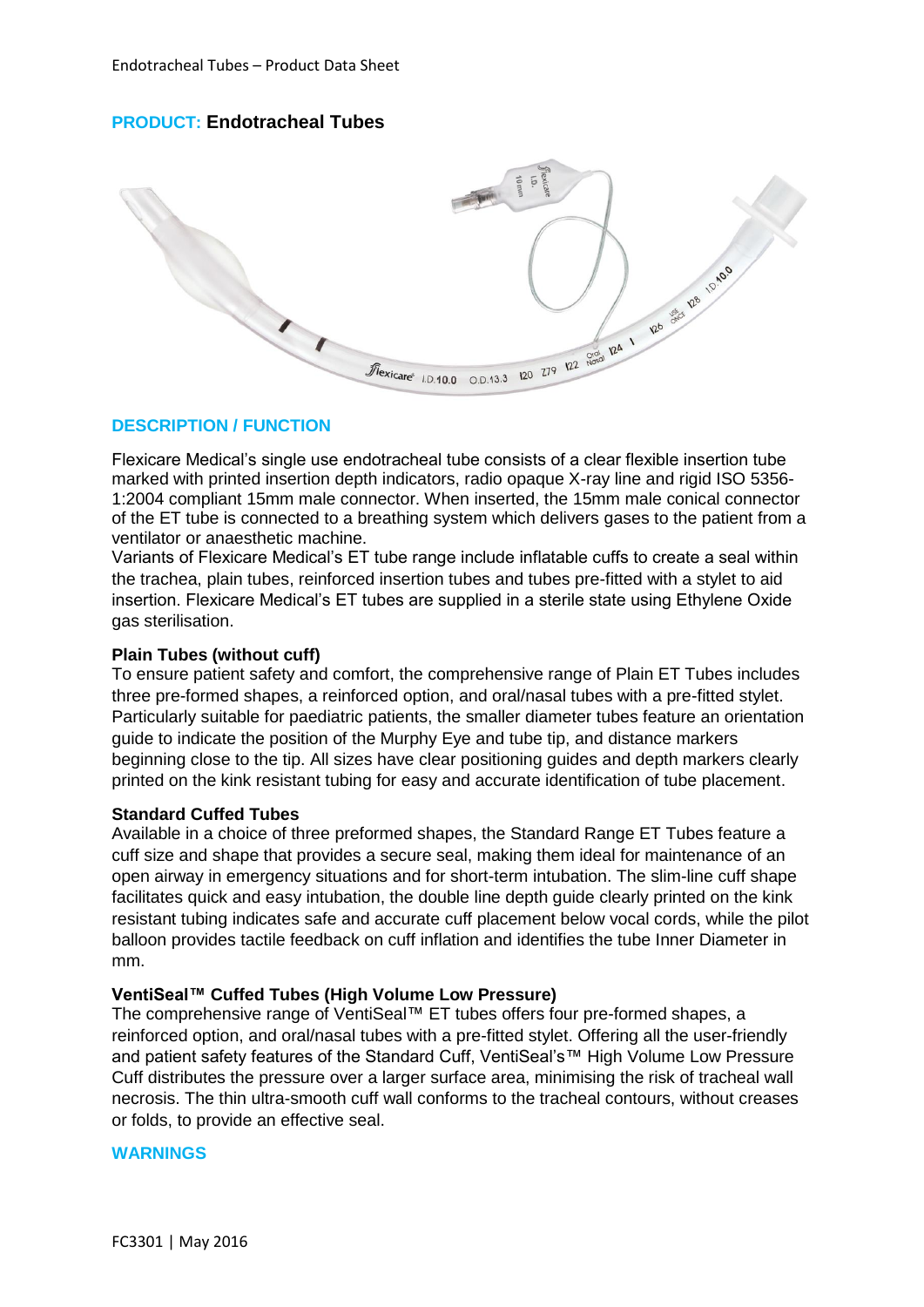- An appropriate size should be selected according to patient characteristics and a suitable shape according to the chosen procedure
- The user should be familiar and trained in the use and care of the product and should be aware of clinical contraindications for the use of invasive ventilation
- Do not use if packaging is open or damaged
- Do not use Flexicare Endotracheal Tubes in procedures which will involve the use of a laser beam or electrosurgical active electrode in the immediate area of the endotracheal tube. Contact of the endotracheal tube with a laser beam or electrosurgical active electrode may result in burning of the tube, combustion and the release of corrosive and toxic gases.
- This product must not be decontaminated for reuse in any way including (but not limited to) rinsing, washing or decontamination using gas, heat, steam or boiling water
- After use, this product is contaminated waste and may be a potential biohazard. Handle and dispose of in accordance with hospital policy and applicable local guidelines and regulations.

# **SPECIFICATION / KEY FEATURES**

- Latex Free
- Medical Grade PVC
- **DEHP Phthalate Free**
- 15mm Male connector complying with ISO 5356 providing universal connections
- Complies with standard ISO 5361 Tracheal tubes and Connectors
- Smooth bevelled tip
- Fitted with Murphy eye, reducing risk of occlusions
- VentiSeal™ Cuff with large surface area, enables pressure to be distributed over larger area, reducing the pressure placed on the tracheal wall and reducing risk of tracheal wall necrosis
- Printed tube indicators allow accurate insertion depth
- Pilot Balloon inflates with cuff providing a visual indicator to the state of cuff inflation
- Supplied in a number of variants un-cuffed/plain, cuffed standard, cuffed VentiSeal™, cuffed reinforced
- Sterilisation Ethylene Oxide method

# **PRODUCT RANGE & PART NUMBERS**

#### **Plain Tubes (without cuff)**

| <b>Product Code</b> | <b>Description</b>                             | Quantity |
|---------------------|------------------------------------------------|----------|
| 038-961-020         | PLAIN ORAL/NASAL (ON) ET TUBE ID 2.0 - STERILE | 10       |
| 038-961-025         | PLAIN ORAL/NASAL (ON) ET TUBE ID 2.5 - STERILE | 10       |
| 038-961-030         | PLAIN ORAL/NASAL (ON) ET TUBE ID 3.0 - STERILE | 10       |
| 038-961-035         | PLAIN ORAL/NASAL (ON) ET TUBE ID 3.5 - STERILE | 10       |
| 038-961-040         | PLAIN ORAL/NASAL (ON) ET TUBE ID 4.0 - STERILE | 10       |
| 038-961-045         | PLAIN ORAL/NASAL (ON) ET TUBE ID 4.5 - STERILE | 10       |
| 038-961-050         | PLAIN ORAL/NASAL (ON) ET TUBE ID 5.0 - STERILE | 10       |
| 038-961-055         | PLAIN ORAL/NASAL (ON) ET TUBE ID 5.5 - STERILE | 10       |
| 038-961-060         | PLAIN ORAL/NASAL (ON) ET TUBE ID 6.0 - STERILE | 10       |
| 038-961-065         | PLAIN ORAL/NASAL (ON) ET TUBE ID 6.5 - STERILE | 10       |
| 038-961-070         | PLAIN ORAL/NASAL (ON) ET TUBE ID 7.0 - STERILE | 10       |
| 038-961-075         | PLAIN ORAL/NASAL (ON) ET TUBE ID 7.5 - STERILE | 10       |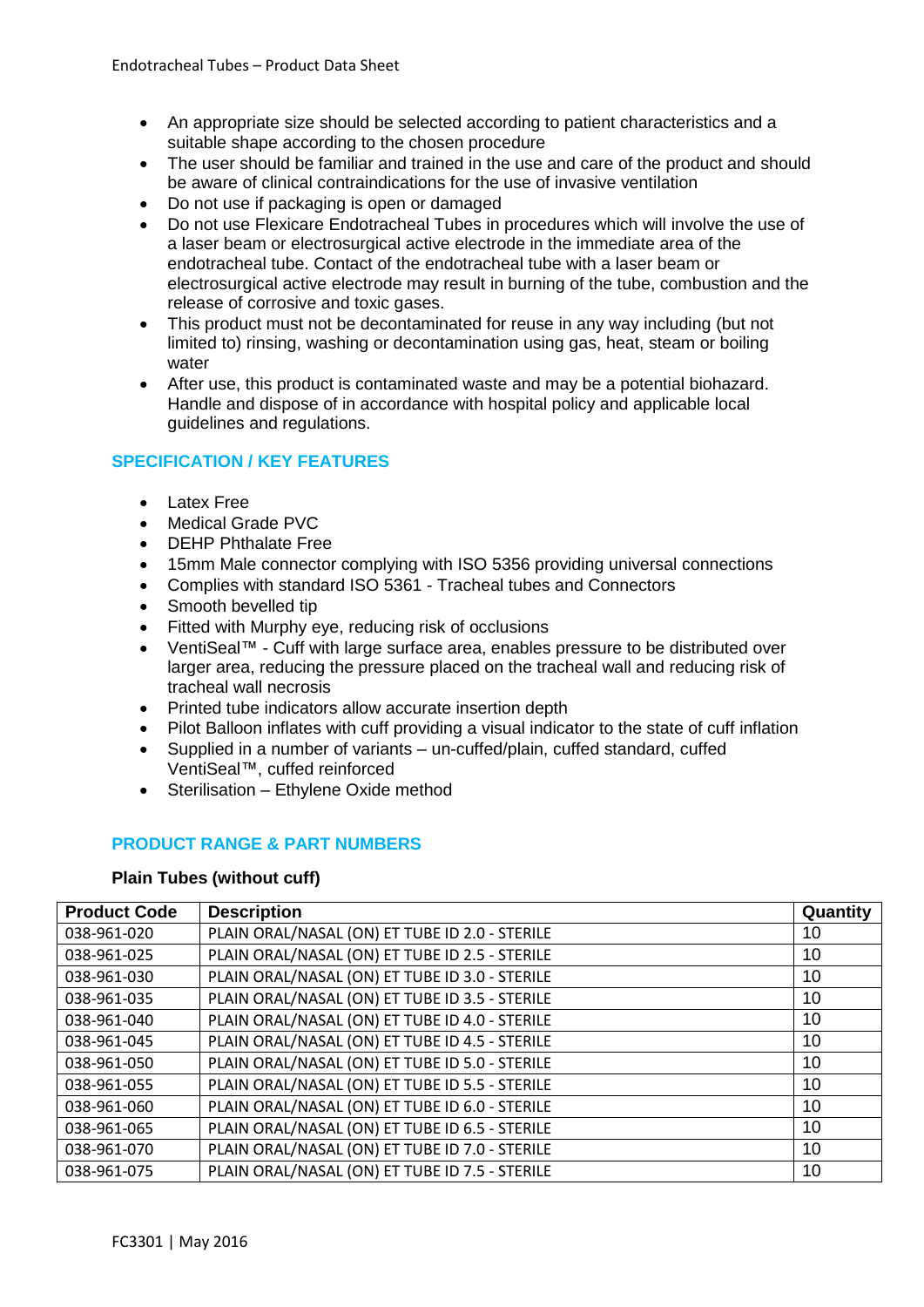| 038-961-080 | PLAIN ORAL/NASAL (ON) ET TUBE ID 8.0 - STERILE         | 10 |
|-------------|--------------------------------------------------------|----|
| 038-961-085 | PLAIN ORAL/NASAL (ON) ET TUBE ID 8.5 - STERILE         | 10 |
| 038-961-090 | PLAIN ORAL/NASAL (ON) ET TUBE ID 9.0 - STERILE         | 10 |
| 038-961-095 | PLAIN ORAL/NASAL (ON) ET TUBE ID 9.5 - STERILE         | 10 |
| 038-961-100 | PLAIN ORAL/NASAL (ON) ET TUBE ID 10.0 - STERILE        | 10 |
| 038-961-105 | PLAIN ORAL/NASAL (ON) ET TUBE ID 10.5 - STERILE        | 10 |
| 038-961-110 | PLAIN ORAL/NASAL (ON) ET TUBE ID 11.0 - STERILE        | 10 |
| 038-962-025 | PLAIN PREFORMED ORAL SOUTH(POS)ET TUBE ID 2.5-STERILE  | 10 |
| 038-962-030 | PLAIN PREFORMED ORAL SOUTH(POS)ET TUBE ID 3.0-STERILE  | 10 |
| 038-962-035 | PLAIN PREFORMED ORAL SOUTH(POS)ET TUBE ID 3.5-STERILE  | 10 |
| 038-962-040 | PLAIN PREFORMED ORAL SOUTH(POS)ET TUBE ID 4.0-STERILE  | 10 |
| 038-962-045 | PLAIN PREFORMED ORAL SOUTH(POS)ET TUBE ID 4.5-STERILE  | 10 |
| 038-962-050 | PLAIN PREFORMED ORAL SOUTH(POS)ET TUBE ID 5.0-STERILE  | 10 |
| 038-962-055 | PLAIN PREFORMED ORAL SOUTH(POS)ET TUBE ID 5.5-STERILE  | 10 |
| 038-962-060 | PLAIN PREFORMED ORAL SOUTH(POS)ET TUBE ID 6.0-STERILE  | 10 |
| 038-962-065 | PLAIN PREFORMED ORAL SOUTH(POS)ET TUBE ID 6.5-STERILE  | 10 |
| 038-962-070 | PLAIN PREFORMED ORAL SOUTH(POS)ET TUBE ID 7.0-STERILE  | 10 |
| 038-962-075 | PLAIN PREFORMED ORAL SOUTH(POS)ET TUBE ID 7.5-STERILE  | 10 |
| 038-962-080 | PLAIN PREFORMED ORAL SOUTH(POS)ET TUBE ID 8.0-STERILE  | 10 |
| 038-962-085 | PLAIN PREFORMED ORAL SOUTH(POS)ET TUBE ID 8.5-STERILE  | 10 |
| 038-962-090 | PLAIN PREFORMED ORAL SOUTH(POS)ET TUBE ID 9.0-STERILE  | 10 |
| 038-964-025 | PLAIN PREFORMED NASAL NORTH(PNN)ET TUBE ID 2.5-STERILE | 10 |
| 038-964-030 | PLAIN PREFORMED NASAL NORTH(PNN)ET TUBE ID 3.0-STERILE | 10 |
| 038-964-035 | PLAIN PREFORMED NASAL NORTH(PNN)ET TUBE ID 3.5-STERILE | 10 |
| 038-964-040 | PLAIN PREFORMED NASAL NORTH(PNN)ET TUBE ID 4.0-STERILE | 10 |
| 038-964-045 | PLAIN PREFORMED NASAL NORTH(PNN)ET TUBE ID 4.5-STERILE | 10 |
| 038-964-050 | PLAIN PREFORMED NASAL NORTH(PNN)ET TUBE ID 5.0-STERILE | 10 |
| 038-964-055 | PLAIN PREFORMED NASAL NORTH(PNN)ET TUBE ID 5.5-STERILE | 10 |
| 038-964-060 | PLAIN PREFORMED NASAL NORTH(PNN)ET TUBE ID 6.0-STERILE | 10 |
| 038-964-065 | PLAIN PREFORMED NASAL NORTH(PNN)ET TUBE ID 6.5-STERILE | 10 |
| 038-964-070 | PLAIN PREFORMED NASAL NORTH(PNN)ET TUBE ID 7.0-STERILE | 10 |
| 038-965-025 | PLAIN REINFORCED ET TUBE ID 2.5 - STERILE              | 10 |
| 038-965-030 | PLAIN REINFORCED ET TUBE ID 3.0 - STERILE              | 10 |
| 038-965-035 | PLAIN REINFORCED ET TUBE ID 3.5 - STERILE              | 10 |
| 038-965-040 | PLAIN REINFORCED ET TUBE ID 4.0 - STERILE              | 10 |
| 038-965-045 | PLAIN REINFORCED ET TUBE ID 4.5 - STERILE              | 10 |
| 038-965-050 | PLAIN REINFORCED ET TUBE ID 5.0 - STERILE              | 10 |
| 038-965-055 | PLAIN REINFORCED ET TUBE ID 5.5 - STERILE              | 10 |
| 038-965-060 | PLAIN REINFORCED ET TUBE ID 6.0 - STERILE              | 10 |
| 038-965-065 | PLAIN REINFORCED ET TUBE ID 6.5 - STERILE              | 10 |
| 038-965-070 | PLAIN REINFORCED ET TUBE ID 7.0 - STERILE              | 10 |
| 038-965-075 | PLAIN REINFORCED ET TUBE ID 7.5 - STERILE              | 10 |
| 038-965-080 | PLAIN REINFORCED ET TUBE ID 8.0 - STERILE              | 10 |
| 038-965-085 | PLAIN REINFORCED ET TUBE ID 8.5 - STERILE              | 10 |
| 038-965-090 | PLAIN REINFORCED ET TUBE ID 9.0 - STERILE              | 10 |
| 038-966-025 | PLAIN ORAL/NASAL (ON) ET TUBE ID 2.5 + STYLET- STERILE | 10 |
| 038-966-030 | PLAIN ORAL/NASAL (ON) ET TUBE ID 3.0 + STYLET- STERILE | 10 |
| 038-966-035 | PLAIN ORAL/NASAL (ON) ET TUBE ID 3.5 + STYLET- STERILE | 10 |
| 038-966-040 | PLAIN ORAL/NASAL (ON) ET TUBE ID 4.0 + STYLET- STERILE | 10 |
| 038-966-045 | PLAIN ORAL/NASAL (ON) ET TUBE ID 4.5 + STYLET- STERILE | 10 |
|             |                                                        |    |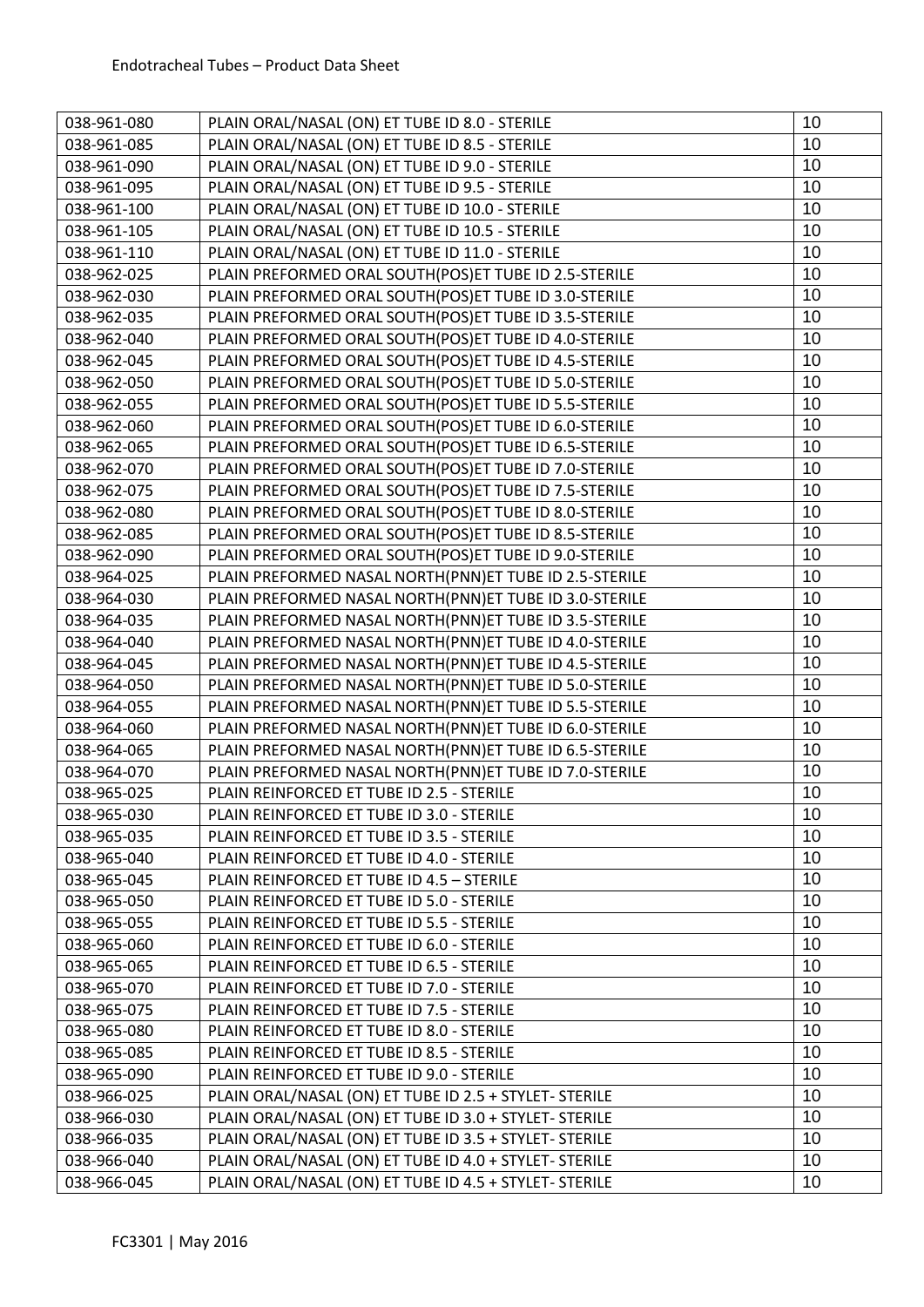| 038-966-050 | PLAIN ORAL/NASAL (ON) ET TUBE ID 5.0 + STYLET- STERILE | 10<br>៲៶ |
|-------------|--------------------------------------------------------|----------|
| 038-966-055 | PLAIN ORAL/NASAL (ON) ET TUBE ID 5.5 + STYLET- STERILE | 10       |

# **VentiSeal™ Cuffed Tubes (High Volume Low Pressure)**

| 038-971-025 | VENTISEAL ORAL/NASAL(ON)ET TUBE ID 2.5 - STERILE           | 10 |
|-------------|------------------------------------------------------------|----|
| 038-971-030 | VENTISEAL ORAL/NASAL(ON)ET TUBE ID 3.0 - STERILE           | 10 |
| 038-971-035 | VENTISEAL ORAL/NASAL(ON)ET TUBE ID 3.5 - STERILE           |    |
| 038-971-040 | VENTISEAL ORAL/NASAL(ON)ET TUBE ID 4.0 - STERILE           |    |
| 038-971-045 | VENTISEAL ORAL/NASAL(ON)ET TUBE ID 4.5 - STERILE           |    |
| 038-971-050 | VENTISEAL ORAL/NASAL(ON)ET TUBE ID 5.0 - STERILE           |    |
| 038-971-055 | VENTISEAL ORAL/NASAL(ON)ET TUBE ID 5.5 - STERILE           |    |
| 038-971-060 | VENTISEAL ORAL/NASAL(ON)ET TUBE ID 6.0 - STERILE           |    |
| 038-971-065 | VENTISEAL ORAL/NASAL(ON)ET TUBE ID 6.5 - STERILE           | 10 |
| 038-971-070 | VENTISEAL ORAL/NASAL(ON)ET TUBE ID 7.0 - STERILE           | 10 |
| 038-971-075 | VENTISEAL ORAL/NASAL(ON)ET TUBE ID 7.5 - STERILE           | 10 |
| 038-971-080 | VENTISEAL ORAL/NASAL(ON)ET TUBE ID 8.0 - STERILE           | 10 |
| 038-971-085 | VENTISEAL ORAL/NASAL(ON)ET TUBE ID 8.5 - STERILE           | 10 |
| 038-971-090 | VENTISEAL ORAL/NASAL(ON)ET TUBE ID 9.0 - STERILE           | 10 |
| 038-971-095 | VENTISEAL ORAL/NASAL(ON)ET TUBE ID 9.5 - STERILE           | 10 |
| 038-971-100 | VENTISEAL ORAL/NASAL(ON)ET TUBE ID 10.0 - STERILE          | 10 |
| 038-971-105 | VENTISEAL ORAL/NASAL(ON)ET TUBE ID 10.5 - STERILE          | 10 |
| 038-971-110 | VENTISEAL ORAL/NASAL(ON)ET TUBE ID 11.0 - STERILE          | 10 |
| 038-972-040 | VENTISEAL ORAL SOUTH(ON)ET TUBE ID 4.0 - STERILE           | 10 |
| 038-972-045 | VENTISEAL ORAL SOUTH(ON)ET TUBE ID 4.5 - STERILE           | 10 |
| 038-972-050 | VENTISEAL ORAL SOUTH(ON)ET TUBE ID 5.0 - STERILE           | 10 |
| 038-972-055 | VENTISEAL ORAL SOUTH(ON)ET TUBE ID 5.5 - STERILE           | 10 |
| 038-972-060 | VENTISEAL ORAL SOUTH(ON)ET TUBE ID 6.0 - STERILE           | 10 |
| 038-972-065 | VENTISEAL ORAL SOUTH(ON)ET TUBE ID 6.5 - STERILE           | 10 |
| 038-972-070 | VENTISEAL ORAL SOUTH(ON)ET TUBE ID 7.0 - STERILE           | 10 |
| 038-972-075 | VENTISEAL ORAL SOUTH(ON)ET TUBE ID 7.5 - STERILE           | 10 |
| 038-972-080 | VENTISEAL ORAL SOUTH(ON)ET TUBE ID 8.0 - STERILE           | 10 |
| 038-972-085 | VENTISEAL ORAL SOUTH(ON)ET TUBE ID 8.5 - STERILE           | 10 |
| 038-972-090 | VENTISEAL ORAL SOUTH(ON)ET TUBE ID 9.0 - STERILE           | 10 |
| 038-973-050 | VENTISEAL PREFORMED ORAL NORTH(PON)ET TUBE ID 5.0-STERILE  | 10 |
| 038-973-055 | VENTISEAL PREFORMED ORAL NORTH(PON)ET TUBE ID 5.5-STERILE  | 10 |
| 038-973-060 | VENTISEAL PREFORMED ORAL NORTH(PON)ET TUBE ID 6.0-STERILE  | 10 |
| 038-973-065 | VENTISEAL PREFORMED ORAL NORTH(PON)ET TUBE ID 6.5-STERILE  | 10 |
| 038-973-070 | VENTISEAL PREFORMED ORAL NORTH(PON)ET TUBE ID 7.0-STERILE  | 10 |
| 038-973-075 | VENTISEAL PREFORMED ORAL NORTH(PON)ET TUBE ID 7.5-STERILE  | 10 |
| 038-973-080 | VENTISEAL PREFORMED ORAL NORTH(PON)ET TUBE ID 8.0-STERILE  | 10 |
| 038-973-085 | VENTISEAL PREFORMED ORAL NORTH(PON)ET TUBE ID 8.5-STERILE  | 10 |
| 038-973-090 | VENTISEAL PREFORMED ORAL NORTH(PON)ET TUBE ID 9.0-STERILE  | 10 |
| 038-974-025 | VENTISEAL PREFORMED NASAL NORTH(PNN)ET TUBE ID 2.5-STERILE | 10 |
| 038-974-030 | VENTISEAL PREFORMED NASAL NORTH(PNN)ET TUBE ID 3.0-STERILE | 10 |
| 038-974-035 | VENTISEAL PREFORMED NASAL NORTH(PNN)ET TUBE ID 3.5-STERILE | 10 |
| 038-974-040 | VENTISEAL PREFORMED NASAL NORTH(PNN)ET TUBE ID 4.0-STERILE | 10 |
| 038-974-045 | VENTISEAL PREFORMED NASAL NORTH(PNN)ET TUBE ID 4.5-STERILE | 10 |
| 038-974-050 | VENTISEAL PREFORMED NASAL NORTH(PNN)ET TUBE ID 5.0-STERILE | 10 |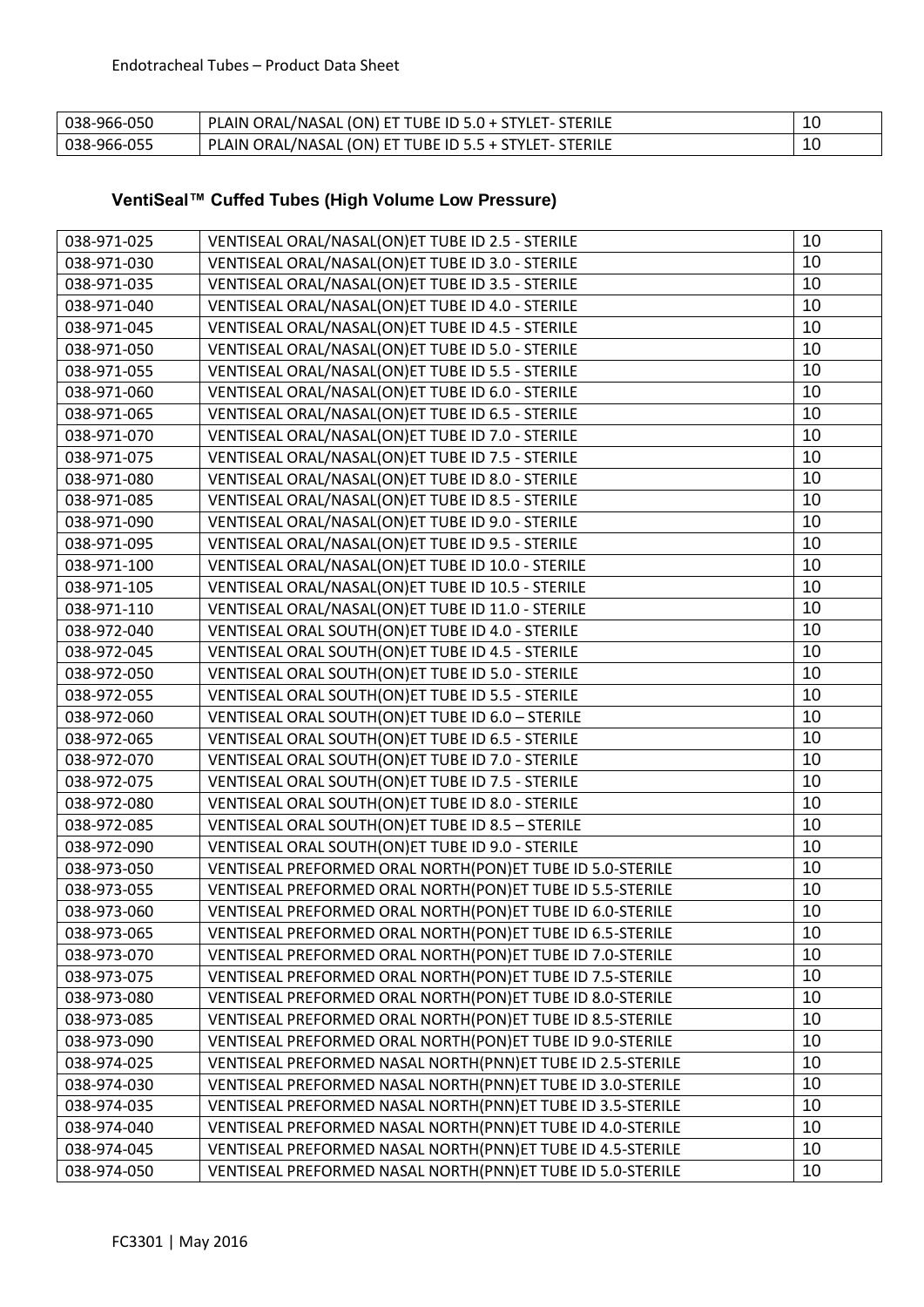| 038-974-055 | VENTISEAL PREFORMED NASAL NORTH(PNN)ET TUBE ID 5.5-STERILE | 10 |
|-------------|------------------------------------------------------------|----|
| 038-974-060 | VENTISEAL PREFORMED NASAL NORTH(PNN)ET TUBE ID 6.0-STERILE | 10 |
| 038-974-065 | VENTISEAL PREFORMED NASAL NORTH(PNN)ET TUBE ID 6.5-STERILE | 10 |
| 038-974-070 | VENTISEAL PREFORMED NASAL NORTH(PNN)ET TUBE ID 7.0-STERILE | 10 |
| 038-974-075 | VENTISEAL PREFORMED NASAL NORTH(PNN)ET TUBE ID 7.5-STERILE | 10 |
| 038-974-080 | VENTISEAL PREFORMED NASAL NORTH(PNN)ET TUBE ID 8.0-STERILE | 10 |
| 038-974-085 | VENTISEAL PREFORMED NASAL NORTH(PNN)ET TUBE ID 8.5-STERILE | 10 |
| 038-974-090 | VENTISEAL PREFORMED NASAL NORTH(PNN)ET TUBE ID 9.0-STERILE | 10 |
| 038-975-030 | VENTISEAL REINFORCED ET TUBE ID 3.0 - STERILE              | 10 |
| 038-975-035 | VENTISEAL REINFORCED ET TUBE ID 3.5 - STERILE              | 10 |
| 038-975-040 | VENTISEAL REINFORCED ET TUBE ID 4.0 - STERILE              | 10 |
| 038-975-045 | VENTISEAL REINFORCED ET TUBE ID 4.5 - STERILE              | 10 |
| 038-975-050 | VENTISEAL REINFORCED ET TUBE ID 5.0 - STERILE              | 10 |
| 038-975-055 | VENTISEAL REINFORCED ET TUBE ID 5.5 - STERILE              | 10 |
| 038-975-060 | VENTISEAL REINFORCED ET TUBE ID 6.0 - STERILE              | 10 |
| 038-975-065 | VENTISEAL REINFORCED ET TUBE ID 6.5 - STERILE              | 10 |
| 038-975-070 | VENTISEAL REINFORCED ET TUBE ID 7.0 - STERILE              | 10 |
| 038-975-075 | VENTISEAL REINFORCED ET TUBE ID 7.5 - STERILE              | 10 |
| 038-975-080 | VENTISEAL REINFORCED ET TUBE ID 8.0 - STERILE              | 10 |
| 038-975-085 | VENTISEAL REINFORCED ET TUBE ID 8.5 - STERILE              | 10 |
| 038-975-090 | VENTISEAL REINFORCED ET TUBE ID 9.0 - STERILE              | 10 |
| 038-975-095 | VENTISEAL REINFORCED ET TUBE ID 9.5 - STERILE              | 10 |
| 038-976-050 | VENTISEAL ORAL/NASAL(ON)ET TUBE ID 5.0 + STYLET - STERILE  | 10 |
| 038-976-055 | VENTISEAL ORAL/NASAL(ON)ET TUBE ID 5.5 + STYLET - STERILE  | 10 |
| 038-976-060 | VENTISEAL ORAL/NASAL(ON)ET TUBE ID 6.0 + STYLET - STERILE  | 10 |
| 038-976-065 | VENTISEAL ORAL/NASAL(ON)ET TUBE ID 6.5 + STYLET - STERILE  | 10 |
| 038-976-070 | VENTISEAL ORAL/NASAL(ON)ET TUBE ID 7.0 + STYLET - STERILE  | 10 |
| 038-976-075 | VENTISEAL ORAL/NASAL(ON)ET TUBE ID 7.5 + STYLET - STERILE  | 10 |
| 038-976-080 | VENTISEAL ORAL/NASAL(ON)ET TUBE ID 8.0 + STYLET - STERILE  | 10 |
| 038-976-085 | VENTISEAL ORAL/NASAL(ON)ET TUBE ID 8.5 + STYLET - STERILE  | 10 |
| 038-980-040 | VENTISEAL REINFORCED ET TUBE ID 4.0 + STYLET - STERILE     | 10 |
| 038-980-045 | VENTISEAL REINFORCED ET TUBE ID 4.5 + STYLET - STERILE     | 10 |
| 038-980-050 | VENTISEAL REINFORCED ET TUBE ID 5.0 + STYLET - STERILE     | 10 |
| 038-980-055 | VENTISEAL REINFORCED ET TUBE ID 5.5 + STYLET - STERILE     | 10 |
| 038-980-060 | VENTISEAL REINFORCED ET TUBE ID 6.0 + STYLET - STERILE     | 10 |
| 038-980-065 | VENTISEAL REINFORCED ET TUBE ID 6.5 + STYLET - STERILE     | 10 |
| 038-980-070 | VENTISEAL REINFORCED ET TUBE ID 7.0 + STYLET - STERILE     | 10 |
| 038-980-075 | VENTISEAL REINFORCED ET TUBE ID 7.5 + STYLET - STERILE     | 10 |
| 038-980-080 | VENTISEAL REINFORCED ET TUBE ID 8.0 + STYLET - STERILE     | 10 |
| 038-980-085 | VENTISEAL REINFORCED ET TUBE ID 8.5 + STYLET - STERILE     | 10 |
| 038-980-090 | VENTISEAL REINFORCED ET TUBE ID 9.0 + STYLET - STERILE     | 10 |

# **Standard Cuffed Tubes**

| 038-981-030 | STANDARD ORAL/NASAL (ON) ET TUBE ID 3.0 - STERILE | 10 |
|-------------|---------------------------------------------------|----|
| 038-981-035 | STANDARD ORAL/NASAL (ON) ET TUBE ID 3.5 - STERILE | 10 |
| 038-981-040 | STANDARD ORAL/NASAL (ON) ET TUBE ID 4.0 - STERILE | 10 |
| 038-981-045 | STANDARD ORAL/NASAL (ON) ET TUBE ID 4.5 - STERILE | 10 |
| 038-981-050 | STANDARD ORAL/NASAL (ON) ET TUBE ID 5.0- STERILE  | 10 |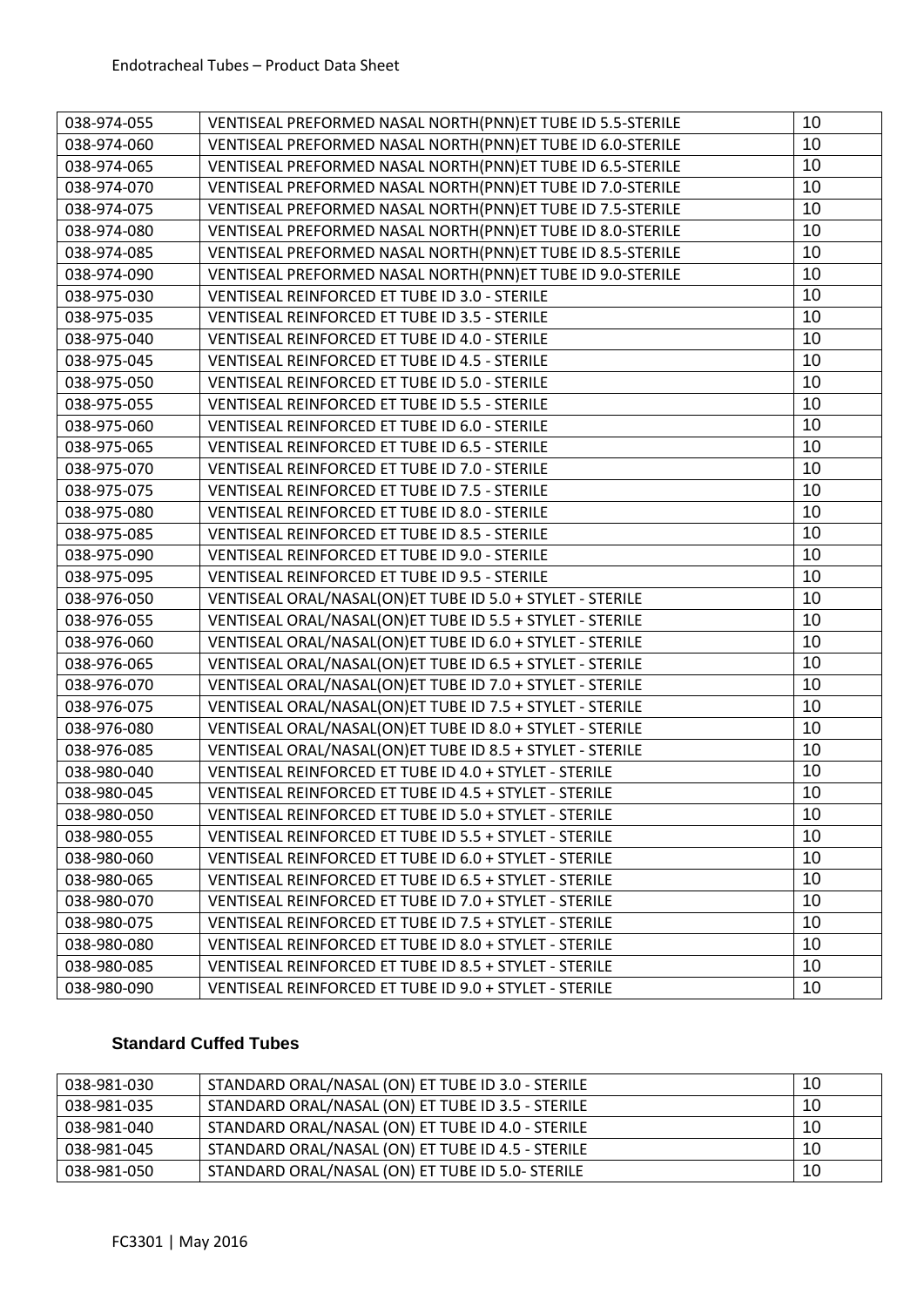| 038-981-055 | STANDARD ORAL/NASAL (ON) ET TUBE ID 5.5 - STERILE         | 10 |
|-------------|-----------------------------------------------------------|----|
| 038-981-060 | STANDARD ORAL/NASAL (ON) ET TUBE ID 6.0 - STERILE         | 10 |
| 038-981-065 | STANDARD ORAL/NASAL (ON) ET TUBE ID 6.5 - STERILE         | 10 |
| 038-981-070 | STANDARD ORAL/NASAL (ON) ET TUBE ID 7.0 - STERILE         | 10 |
| 038-981-075 | STANDARD ORAL/NASAL (ON) ET TUBE ID 7.5 - STERILE         | 10 |
| 038-981-080 | STANDARD ORAL/NASAL (ON) ET TUBE ID 8.0- STERILE          | 10 |
| 038-981-085 | STANDARD ORAL/NASAL (ON) ET TUBE ID 8.5 - STERILE         | 10 |
| 038-981-090 | STANDARD ORAL/NASAL (ON) ET TUBE ID 9.0 - STERILE         | 10 |
| 038-981-095 | STANDARD ORAL/NASAL (ON) ET TUBE ID 9.5 - STERILE         | 10 |
| 038-981-100 | STANDARD ORAL/NASAL (ON) ET TUBE ID 10.0 - STERILE        | 10 |
| 038-981-105 | STANDARD ORAL/NASAL (ON) ET TUBE ID 10.5 - STERILE        | 10 |
| 038-981-110 | STANDARD ORAL/NASAL (ON) ET TUBE ID 11.0 - STERILE        | 10 |
| 038-982-050 | STANDARD PREFORMED ORAL SOUTH(POS)ET TUBE ID 5.0-STERILE  | 10 |
| 038-982-055 | STANDARD PREFORMED ORAL SOUTH(POS)ET TUBE ID 5.5-STERILE  | 10 |
| 038-982-060 | STANDARD PREFORMED ORAL SOUTH(POS)ET TUBE ID 6.0-STERILE  | 10 |
| 038-982-065 | STANDARD PREFORMED ORAL SOUTH(POS)ET TUBE ID 6.5-STERILE  | 10 |
| 038-982-070 | STANDARD PREFORMED ORAL SOUTH(POS)ET TUBE ID 7.0-STERILE  | 10 |
| 038-982-075 | STANDARD PREFORMED ORAL SOUTH(POS)ET TUBE ID 7.5-STERILE  | 10 |
| 038-982-080 | STANDARD PREFORMED ORAL SOUTH(POS)ET TUBE ID 8.0-STERILE  | 10 |
| 038-982-085 | STANDARD PREFORMED ORAL SOUTH(POS)ET TUBE ID 8.5-STERILE  | 10 |
| 038-982-090 | STANDARD PREFORMED ORAL SOUTH(POS)ET TUBE ID 9.0-STERILE  | 10 |
| 038-984-050 | STANDARD PREFORMED NASAL NORTH(PNN)ET TUBE ID 5.0-STERILE | 10 |
| 038-984-055 | STANDARD PREFORMED NASAL NORTH(PNN)ET TUBE ID 5.5-STERILE | 10 |
| 038-984-060 | STANDARD PREFORMED NASAL NORTH(PNN)ET TUBE ID 6.0-STERILE | 10 |
| 038-984-065 | STANDARD PREFORMED NASAL NORTH(PNN)ET TUBE ID 6.5-STERILE | 10 |
| 038-984-070 | STANDARD PREFORMED NASAL NORTH(PNN)ET TUBE ID 7.0-STERILE | 10 |
| 038-984-075 | STANDARD PREFORMED NASAL NORTH(PNN)ET TUBE ID 7.5-STERILE | 10 |
| 038-984-080 | STANDARD PREFORMED NASAL NORTH(PNN)ET TUBE ID 8.0-STERILE | 10 |

# **MATERIALS**

| <b>Component</b>                 | <b>Material</b>                 |
|----------------------------------|---------------------------------|
| Connector                        | Polypropylene (PP)              |
| <b>Inflation Valve</b>           | Rigid Poly Vinyl Chloride (PVC) |
| <b>Inflation Valve</b>           | <b>Stainless Steel (SS)</b>     |
| <b>Inflation Valve</b>           | Silicone                        |
| Pilot Balloon                    | Poly Vinyl Chloride (PVC)       |
| <b>Inflation Line</b>            | Poly Vinyl Chloride (PVC)       |
| Main Tube                        | Poly Vinyl Chloride (PVC)       |
| Cuff (if applicable)             | Poly Vinyl Chloride (PVC)       |
| Reinforcing Wire (if applicable) | <b>Stainless Steel (SS)</b>     |

# **LATEX CONTENT**

Flexicare's Endotracheal Tubes do not contain natural rubber latex.

#### **DEHP CONTENT**

Flexicare's Endotracheal Tubes do not contain phthalate DEHP.

#### **SINGLE USE**

Flexicare's Endotracheal Tubes are Single Use devices.

# **STERILITY**

Flexicare's Endotracheal Tubes are supplied sterile by ethylene oxide (EO) gas method